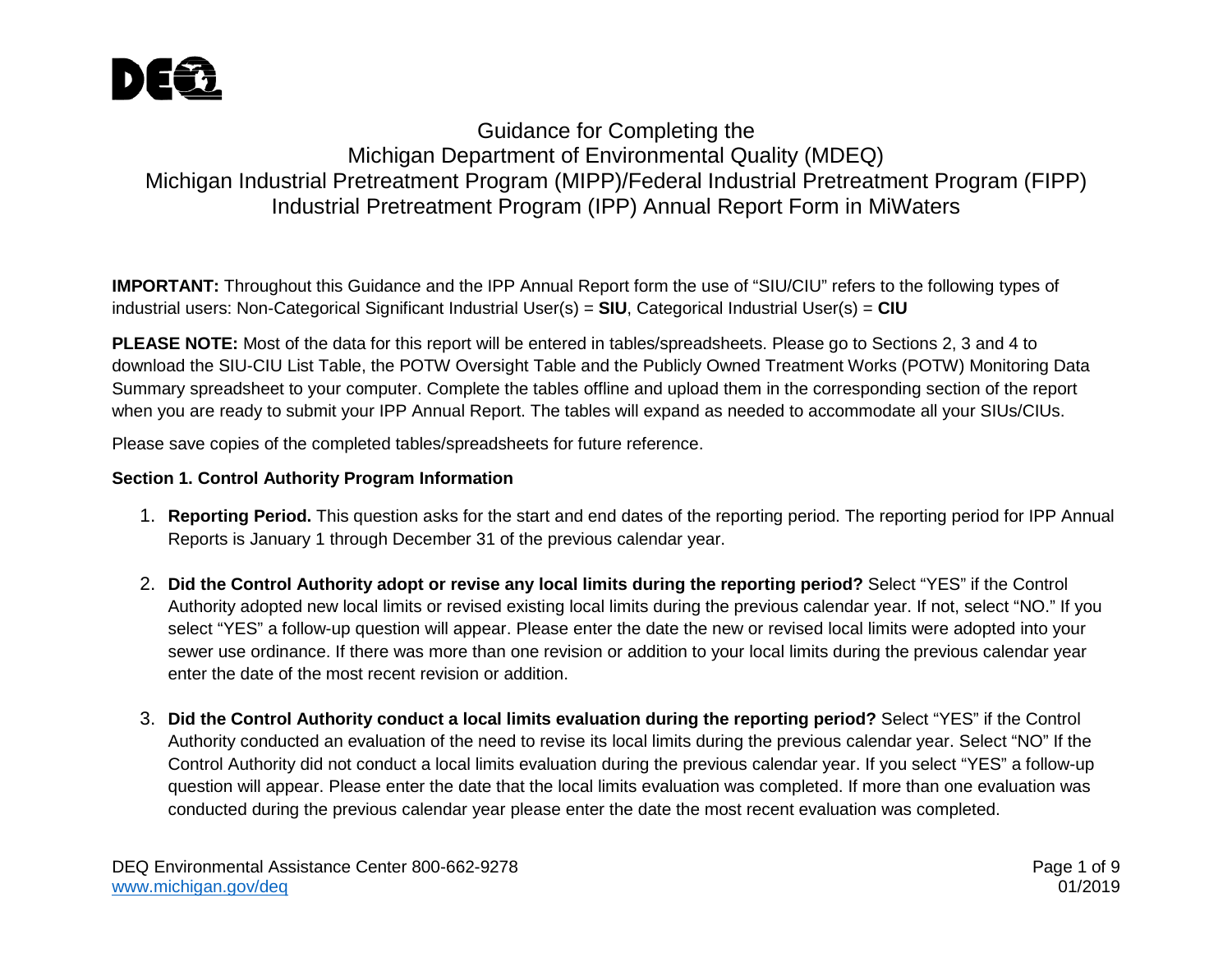- 4. **Did the Control Authority add or delete pollutants from its list of local limits during the reporting period?** Select "YES" if the Control Authority added and/or deleted pollutants from its list of local limits. Select "NO" if there were no changes to the list of pollutants for which the Control Authority has established local limits. If you select "YES" question 4a. will appear. Please enter the name of one of the pollutants added to or deleted from the list in the first column and select "ADDED" or "DELETED" in the second column. Add rows until all pollutants added to and/or deleted from the list of local limits have been entered.
- 5. **Please identify if there were any problems (e.g., pass-through, interference, violation of [National Pollutant Discharge Elimination System] NPDES permit limits) with the effluent discharge of this POTW covered by this Pretreatment Program during the reporting period.** If you select "YES" question 5a. will appear. For each instance of pass-through or interference during the reporting period please select the type of issue and provide a description of the issue including the name(s) of the SIU/CIU(s) that caused the problem. Add a new row for each instance.
- 6. **Please identify if there were any problems with the use or disposal of biosolids or sewage sludge for this POTW during the reporting period.** If you select "YES" question 6a. will appear. For each problem with the use or disposal of biosolids or sewage sludge during the reporting period please select the type of issue and provide a description of the issue including the name(s) of the SIU/CIU(s) that caused the problem. Add a new row for each instance.

### **Section 2. SIU-CIU List**

1. Control Authorities are required to provide a list of SIUs/CIUs covered by their pretreatment program to their NPDES permitting authority with each NPDES permit application process (both individual permits and general permits). Approved pretreatment programs also provide updates to their SIU/CIU lists through their Pretreatment Program Report submissions. Because the NPDES E-Reporting rule requires more data for each SIU/CIU than the current NPDES permit application form, POTW Control Authorities are being asked to provide a SIU/CIU list as part of their IPP Annual Report.

Download the SIU-CIU List Table to your computer and complete one row in the SIU-CIU List Table for each SIU/CIU in your approved pretreatment program. We recommend using the previous year's table as a starting point and updating it with any additions, deletions and other changes to the SIU/CIU list. The table below explains what information is required in each column of the SIU-CIU List Table.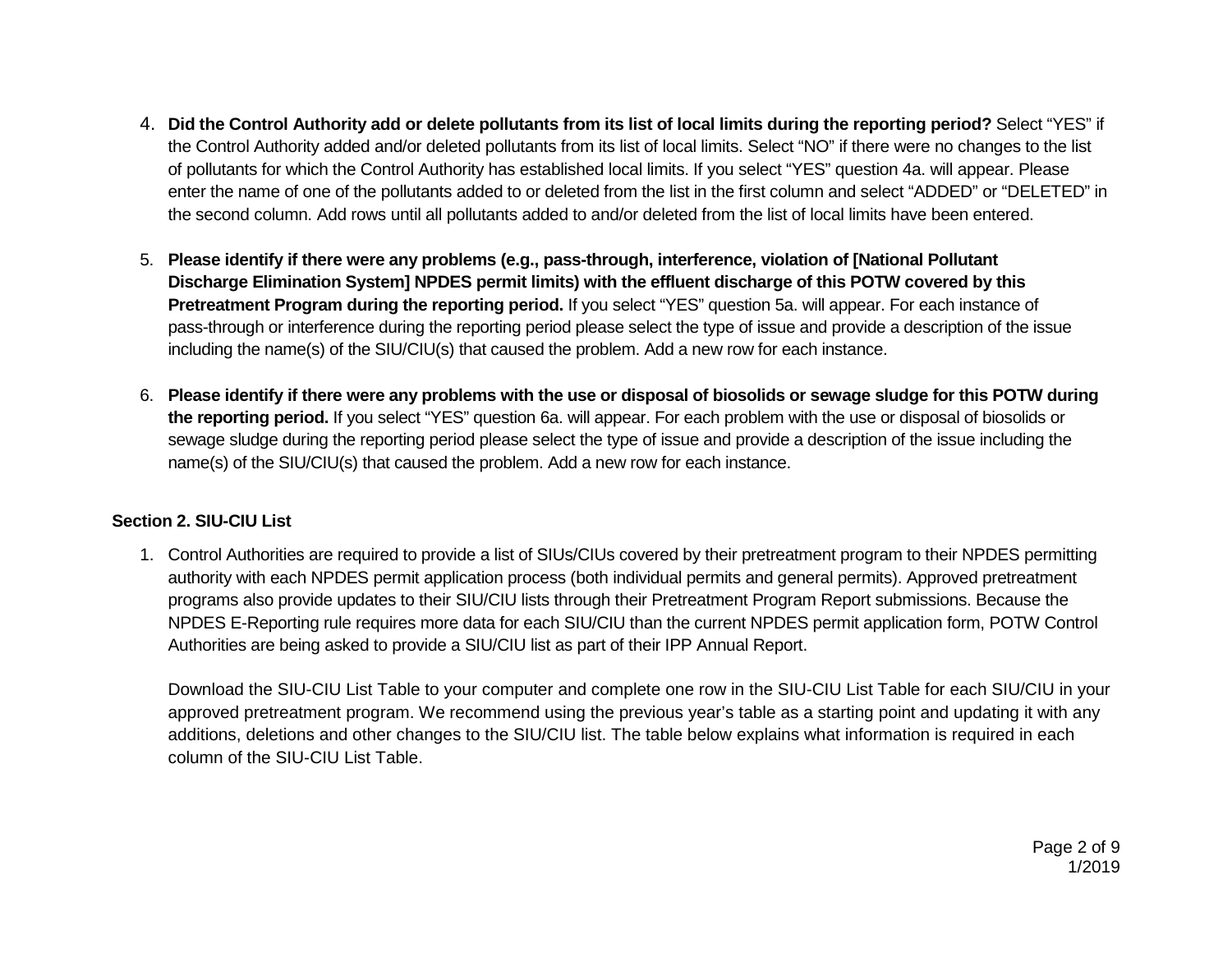**IMPORTANT:** Leave the "NPDES ID" column blank again this year. NPDES IDs will be assigned by MDEQ as we enter the SIU/CIU information into MiWaters. You will be notified when the NPDES IDs are available. Once NPDES IDs are available, please add them to your copy of the SIU-CIU List Table and save it for the following year's IPP Annual Report. The NPDES ID is a unique identifier for each facility in the United States Environmental Protection Agency's ICIS-NPDES database. It does not imply that the facility has a direct discharge (NPDES) permit. The NPDES ID is tied to the facility and **will not change**. If the facility's name or ownership changes, if there is a new categorical standard, or if a categorical facility becomes a SIU it keeps the same NPDES ID.

| <b>Column Header</b>                       | What to enter                                                                                                                                                                                                                                                                                                                                                                     |
|--------------------------------------------|-----------------------------------------------------------------------------------------------------------------------------------------------------------------------------------------------------------------------------------------------------------------------------------------------------------------------------------------------------------------------------------|
| A. SIU/CIU NPDES ID                        | Leave blank again this year. MDEQ will notify you when NPDES IDs are available.                                                                                                                                                                                                                                                                                                   |
| <b>B. SIU/CIU Name</b>                     | The name of the facility.                                                                                                                                                                                                                                                                                                                                                         |
| C. SIU/CIU Site Address                    | The address of the physical location of the facility.                                                                                                                                                                                                                                                                                                                             |
| D. SIU/CIU City                            | The name of the city, town, village, or other locality, when identifiable, within<br>which (the majority of) the facility site is located. This is not always the same as<br>the city used for United States Postal Service (USPS) mail delivery.                                                                                                                                 |
| E. SIU/CIU County                          | The name of the County within which (the majority of) the facility site is located.                                                                                                                                                                                                                                                                                               |
| F. SIU/CIU State                           | The USPS abbreviation for the state or state equivalent where the facility is<br>located.                                                                                                                                                                                                                                                                                         |
| G. SIU/CIU Zip                             | The combination of the 5-digit ZIP code and the 4-digit extension code (if<br>available) where the facility is located. This zip code matches the facility<br>site city or the city used for USPS mail delivery.                                                                                                                                                                  |
| H. SIU/CIU Legal Name                      | The legal name of the person, firm, public organization, or other entity that<br>operates the facility. This name may or may not be the same name as the facility.<br>The operator of the facility is the legal entity that controls the facility's operation<br>rather than the facility or site manager. This data element should not use a<br>colloquial (i.e. informal) name. |
| I. SIU/CIU SIC Code(s) or NAICS<br>Code(s) | The one or more four-digit Standard Industrial Classification (SIC) codes or<br>six-digit North American Industry Classification (NAICS) codes/descriptions<br>that represent the economic activities of the facility.                                                                                                                                                            |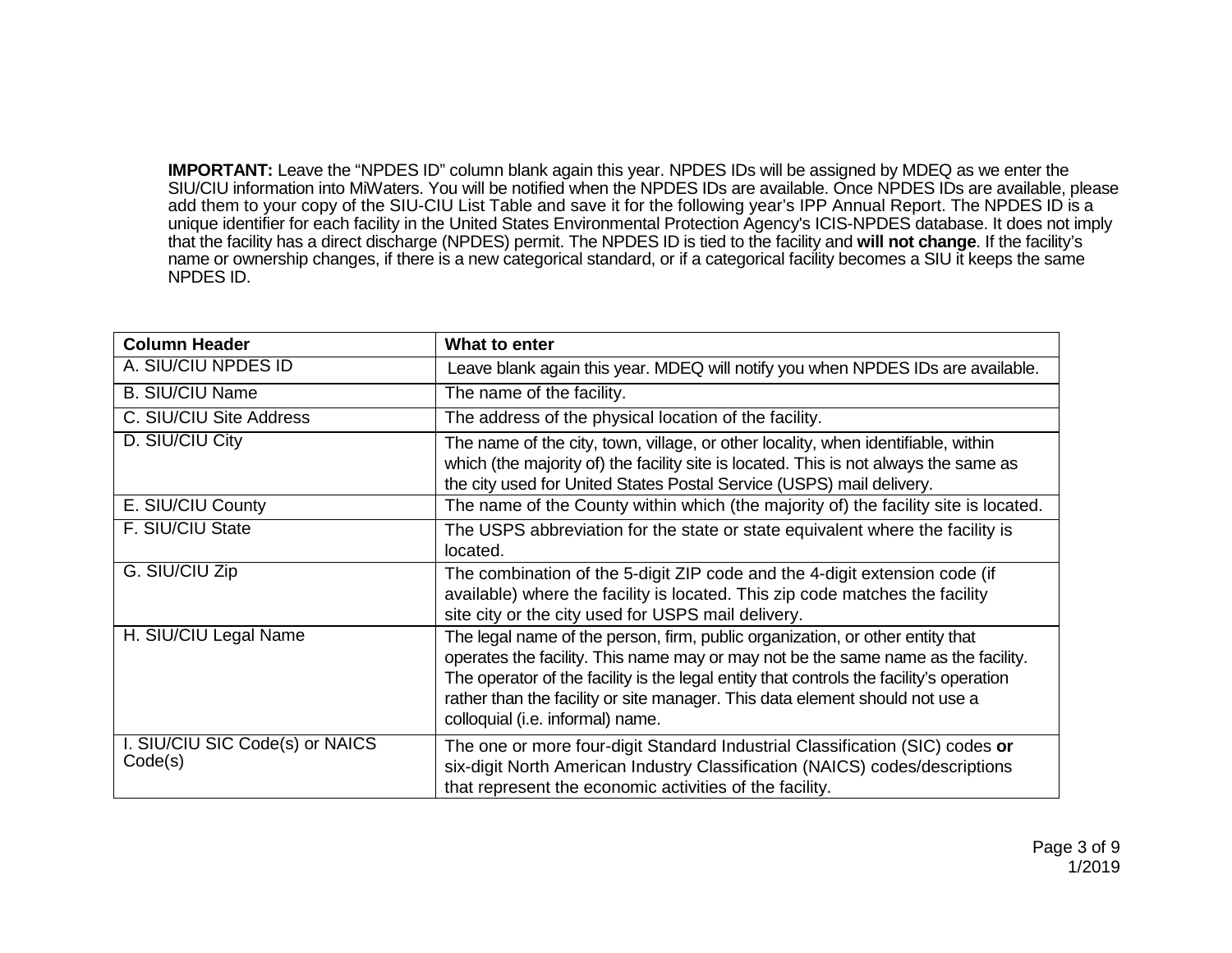| J. SIU/CIU SIC/NAICS Primary Code<br>Indicator                                                 | The SIC or NAICS code that identifies the primary economic activity of the<br>facility.                                                                                                                                 |
|------------------------------------------------------------------------------------------------|-------------------------------------------------------------------------------------------------------------------------------------------------------------------------------------------------------------------------|
| K. SIU/CIU Contact Affiliation                                                                 | The affiliation of the designated facility contact with the facility (e.g., "Owner,"<br>"Operator," or "Main Contact").                                                                                                 |
| L. SIU/CIU Contact First Name                                                                  | The given name of the designated facility contact.                                                                                                                                                                      |
| M. SIU/CIU Contact Last Name                                                                   | The surname of the designated facility contact.                                                                                                                                                                         |
| N. SIU/CIU Contact Title                                                                       | The title held by the designated facility contact.                                                                                                                                                                      |
| O. SIU/CIU Contact Email Address                                                               | The business e-mail address of the designated facility contact.                                                                                                                                                         |
| P. Industrial User Type (SIU or CIU)                                                           | Is the facility a SIU or CIU?                                                                                                                                                                                           |
| Q. SIU/CIU Subject to Local Limits (Y or<br>N)                                                 | Is the SIU subject to local limits? This data element also applies to SIUs and<br>CIUs that discharge non-domestic wastewater by truck, rail, dedicated pipe, or<br>other means of transportation to one or more POTWs. |
| R. If CIU, are any local limits more<br>restrictive than Categorical Standards?<br>(Yes/No/NA) | If this facility is a CIU, is it subject to one or more local limits that are more<br>stringent than the applicable categorical standards? (Yes/No). If the facility is a<br>SIU enter "NA."                            |
| S. For CIUs, list applicable Categories(s)<br>by 40 CFR Part Number(s)                         | If the facility is a CIU, list the 40 CFR part number for ALL applicable categorical<br>standards [e.g. Part 433 (Metal Finishing)]. If the facility is a SIU enter "NA."                                               |

#### **Section 3. POTW Oversight Table**

1. Cut and paste the second column of the SIU-CIU List Table into the second column of the POTW Oversight Table. Then enter the required information for each SIU-CIU. (In the future, after the NPDES IDs are added to your saved copy of the SIU-CIU List Table, you will cut and paste the first two (2) columns of the saved SIU-CIU List Table into the first two (2) columns of the POTW Oversight Table.) The table below explains what information is required in each column.

**IMPORTANT:** Some answers will require an explanation that you will enter as text or upload as an attachment.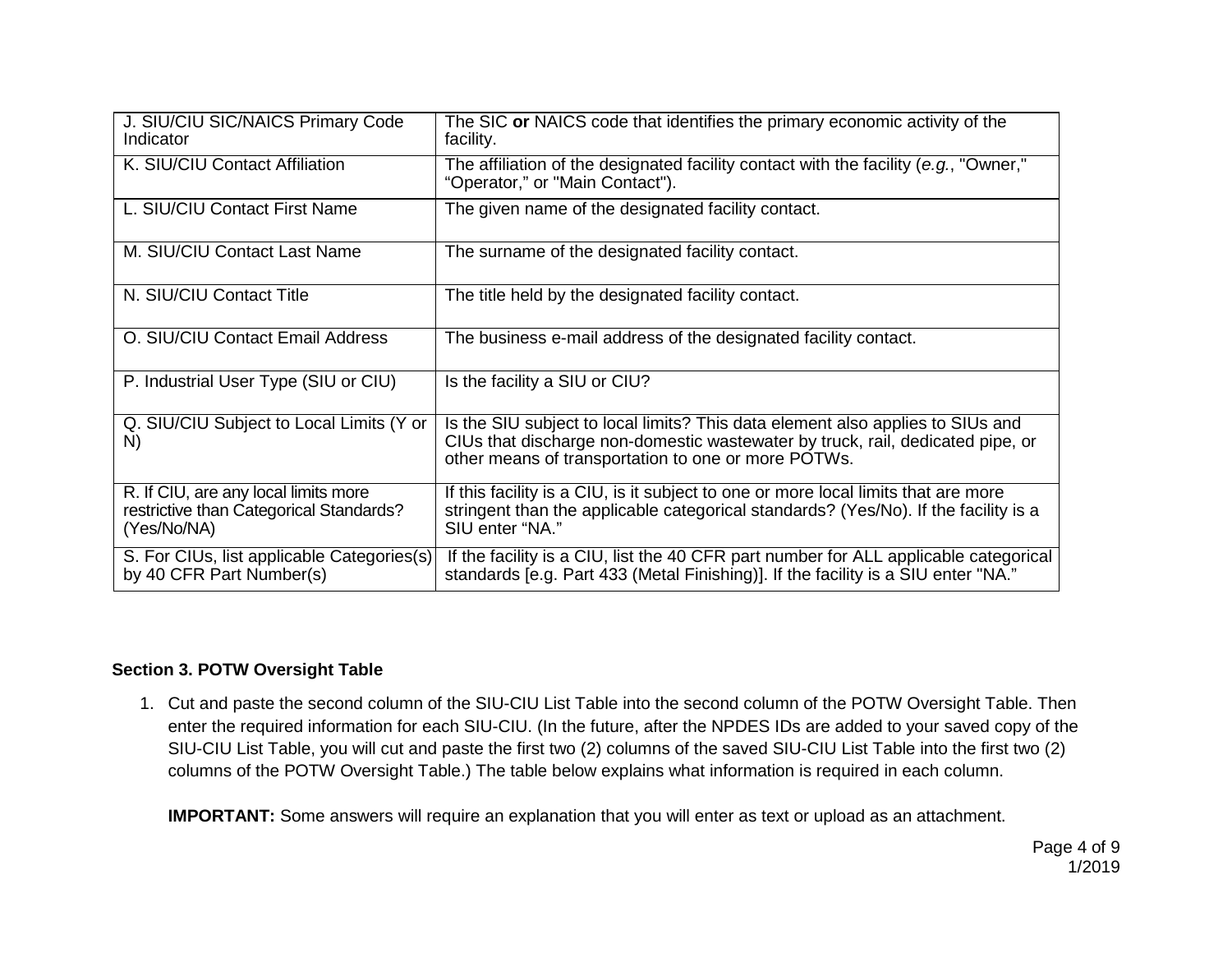| <b>Column Header</b>                                       | What to enter                                                                                                                                                                                                                                                                                                                                                                                                                                                                                                                                                                                                   |
|------------------------------------------------------------|-----------------------------------------------------------------------------------------------------------------------------------------------------------------------------------------------------------------------------------------------------------------------------------------------------------------------------------------------------------------------------------------------------------------------------------------------------------------------------------------------------------------------------------------------------------------------------------------------------------------|
| A. SIU/CIU NPDES ID                                        | Leave blank again this year - MDEQ will notify you when NPDES IDs are available.                                                                                                                                                                                                                                                                                                                                                                                                                                                                                                                                |
| <b>B. SIU/CIU Name</b>                                     | Facility name.                                                                                                                                                                                                                                                                                                                                                                                                                                                                                                                                                                                                  |
| C. SIU/CIU Permit Status                                   | What was the permit status for the SIU/CIU at the end of the reporting period? Select one of<br>the following from the drop-down list: Effective, Expired, Administratively Continued, Pending,<br>Not Needed, Required, Denied or Terminated. Administratively continued means that the<br>permit contains language stating that the permit will remain in effect past the expiration date<br>provided the application for permit reissuance is submitted X days before the permit expiration<br>date. SIU/CIU permits may not be administratively continued beyond five (5) years from the<br>effective date. |
| D. SIU/CIU Permit Effective Date                           | Enter the most recent date when the current permit for the SIU/CIU became effective. The<br>date must be provided in YYYY-MM-DD format where YYYY is the year, MM is the month,<br>and DD is the day.                                                                                                                                                                                                                                                                                                                                                                                                           |
| E. SIU/CIU Permit Modification<br>Date                     | If the permit for this SIU/CIU was modified during the reporting period, enter the date of the<br>most recent permit modification. The date must be provided in YYYY-MM-DD format. If the<br>SIU/CIU permit was not modified during the reporting period enter "NA."                                                                                                                                                                                                                                                                                                                                            |
| F. SIU/CIU Permit Expiration<br>Date                       | Enter the date when the current permit for the SIU/CIU will expire. The date must be<br>provided in YYYY-MM-DD format.                                                                                                                                                                                                                                                                                                                                                                                                                                                                                          |
| G. SIU/CIU Maximum Monthly<br>Average Wastewater Flow Rate | Enter the maximum monthly average wastewater flow rate (in gallons per day)<br>within the reporting period.                                                                                                                                                                                                                                                                                                                                                                                                                                                                                                     |
| H. Number of Inspections by<br><b>Control Authority</b>    | Enter the number of inspections the Control Authority conducted at the SIU/CIU within the<br>reporting period. Inspections that should counted include those described in the<br>"Industrial User Inspection and Sampling Manual," EPA-831-B-17-001, January 2017.                                                                                                                                                                                                                                                                                                                                              |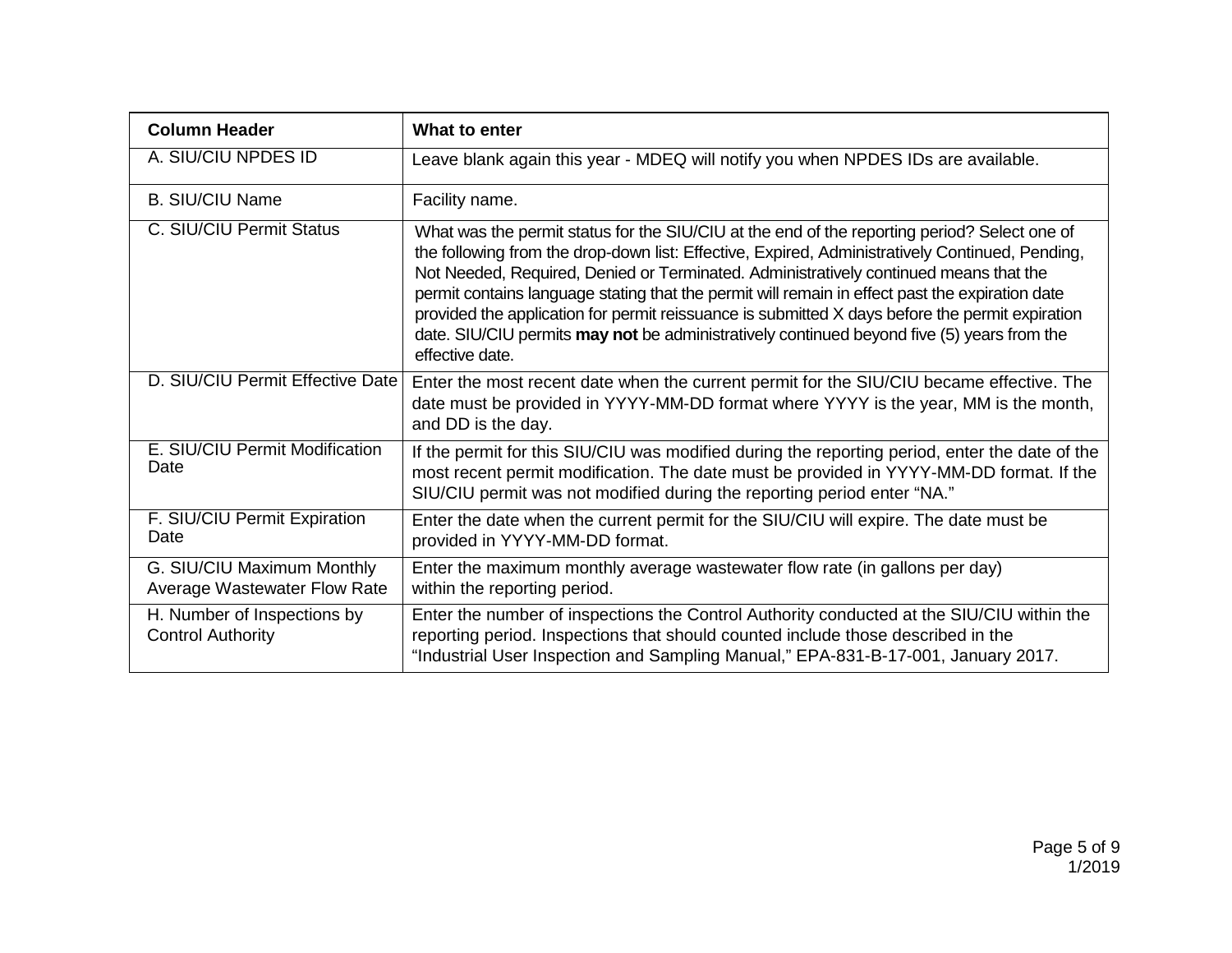| I. Number of Sampling Events by<br><b>Control Authority</b>                                                                         | Enter the number of complete sampling events the Control Authority conducted at the<br>SIU/CIU within the reporting period. A complete sampling event means that all permitted<br>parameters have been sampled by the Control Authority. For example if a SIU permit<br>contains limits for metals and volatile organics and the Control Authority samples the SIU for<br>metals one month and volatile organics the next month, that counts as one complete<br>sampling event. Or if the Control Authority samples the SIU once for volatile organics and<br>four times for metals during the reporting period, that counts as one complete sampling<br>event. |
|-------------------------------------------------------------------------------------------------------------------------------------|-----------------------------------------------------------------------------------------------------------------------------------------------------------------------------------------------------------------------------------------------------------------------------------------------------------------------------------------------------------------------------------------------------------------------------------------------------------------------------------------------------------------------------------------------------------------------------------------------------------------------------------------------------------------|
| J. Maximum Number of Required<br>SIU/CIU Self-Monitoring Events                                                                     | Enter the maximum number of required self-monitoring sampling events the SIU/CIU must<br>report to the Control Authority within the reporting period. For example, if a SIU/CIU must<br>sample for metal pollutants monthly and sample for volatile pollutants twice a year, then<br>the Control Authority should enter "12" for this value. If the Control Authority conducts all<br>the sampling (i.e. the SIU/CIU is not required to conduct any sampling or reporting), then<br>this value should be reported as "0."                                                                                                                                       |
| K. Did the SIU/CIU Comply with<br>All Required Self-Monitoring and<br><b>Reporting for All Permitted</b><br>Pollutants? (Yes/No/NA) | Select "Yes" if the SIU/CIU completed all required self-monitoring and reporting during the<br>reporting period. Select "No" if the SIU/CIU did not complete all required self-monitoring<br>and reporting during the reporting period. Select "NA" (Not Applicable) if the Control<br>Authority conducts all the sampling for the SIU/CIU. If "No" you must include an<br>explanation in question # 2 of this section of the report. This can be done by uploading a<br>WORD document or PDF document or by entering text directly in the "Comment" box.                                                                                                       |
| L. Notification of Changed<br>Discharge Submission (Yes/No)                                                                         | Did the SIU/CIU submit a notification to the Control Authority within the reporting period of<br>a substantial change in the volume or character of pollutants in its discharge, including the<br>listed or characteristic hazardous wastes for which the SIU/CIU previously submitted<br>notice?                                                                                                                                                                                                                                                                                                                                                               |
| M. SNC with Pretreatment<br>Standards or Limits (Yes/No)                                                                            | Was the SIU/CIU in Significant Non-Compliance (SNC) with any pretreatment standard<br>or local limit applicable to the SIU/CIU's discharge within the reporting period?<br>[R323.2302 (dd) (i), (ii) and (iii)] Select "Yes" or "No."                                                                                                                                                                                                                                                                                                                                                                                                                           |
| N. SNC Pollutant(s)                                                                                                                 | List the pollutant(s) for which the SIU/CIU was in SNC within the reporting period. If<br>more than one, separate with commas. For example: Copper, Mercury, Nickle, Zinc.                                                                                                                                                                                                                                                                                                                                                                                                                                                                                      |
| O. SNC with Reporting<br>Requirements (Yes/No)                                                                                      | Was the SIU/CIU in SNC with reporting requirements (including baseline monitoring reports,<br>notice of potential problems, periodic self-monitoring reports, notice of change in industrial<br>user discharge, hazardous waste notification and BMP certification) within the reporting<br>period? [R323.2302 (dd) (v) and (vi)] Select "Yes" or "No."                                                                                                                                                                                                                                                                                                         |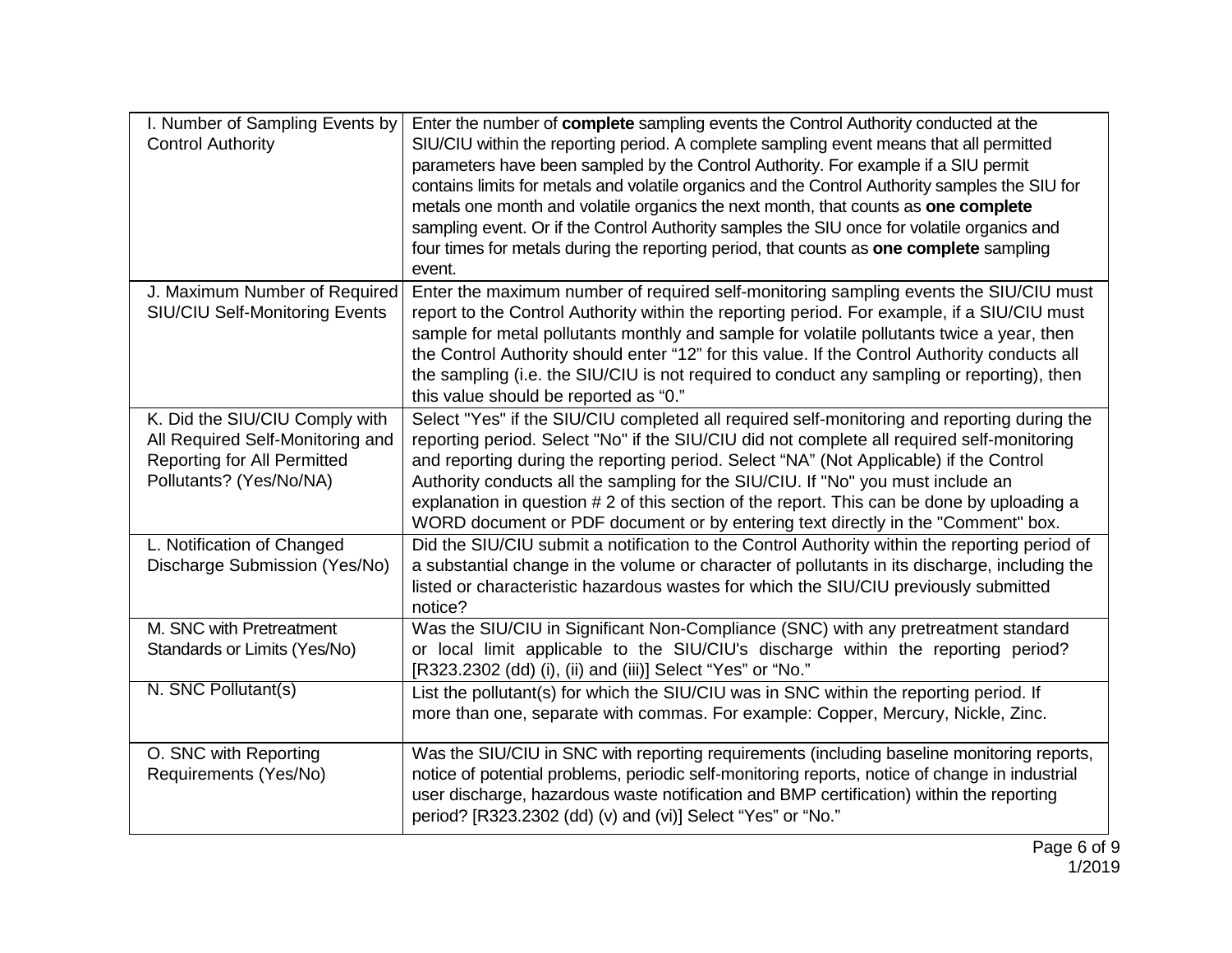| P. SNC with Other Control<br><b>Mechanism Requirements</b><br>(Yes/No)                                       | Was the SIU/CIU in SNC) with any other permit requirements within the reporting period?<br>This does not include instances of SNC that relate to the industrial user's applicable<br>discharge standards or local limits or reporting requirements. [R323.2302 (dd) (vii) and<br>(viii)] Select "Yes" or "No."                                                                                                                                                                                                                                                              |
|--------------------------------------------------------------------------------------------------------------|-----------------------------------------------------------------------------------------------------------------------------------------------------------------------------------------------------------------------------------------------------------------------------------------------------------------------------------------------------------------------------------------------------------------------------------------------------------------------------------------------------------------------------------------------------------------------------|
| Q. SNC for Causing<br>Interference/Pass-Through<br>with POTW Discharge or<br>POTW Operations (Yes/No)        | Did the SIU/CIU cause or contribute to any problems (e.g., pass-through, interference,<br>violation of NPDES permit limits) with the receiving POTW's effluent discharge during the<br>reporting period? Select "Yes" or "No." [40 CFR 403.3(k) and (p)] If "Yes" you must include<br>an explanation in question #2 of this section of the report. This can be done by<br>uploading a WORD document or PDF document or by entering text directly in the "Comment"<br>box.                                                                                                   |
| R. SNC for Causing<br>Interference/Pass-Through with<br><b>POTW Biosolids or Sewage</b><br>Sludge Management | Did the SIU/CIU cause or contribute to any problems (e.g., interference with the use or<br>disposal of biosolids or sewage sludge, violation of NPDES permit requirements or EPA's<br>regulations at 40 CFR part 503) with the receiving POTW's biosolids or sewage sludge within<br>the reporting period? Select "Yes" or "No." [40 CFR 403.3(k) and (p)] If "Yes" you must<br>include an explanation in question #2 of this section of the report. This can be done by<br>uploading a WORD document or PDF document or by entering text directly in the "Comment"<br>box. |
| S. Listing of Months in SNC                                                                                  | List each month the SIU/CIU was in SNC within the reporting period. These data must be<br>provided in YYYY-MM format. For example, if the SIU/CIU was in SNC status for January<br>and February 2017, enter "2017-01, 2017-02."                                                                                                                                                                                                                                                                                                                                             |
| T. SNC Published (Yes/No)                                                                                    | Was the SIU/CIU published for SNC within the reporting period? Select "Yes" or "No."<br>NOTE: MIPPS are only required to publish CIUs in SNC. [Rule 323.2306 (d)] If "Yes"<br>upload proof of publication in question #3 of this section of the report.                                                                                                                                                                                                                                                                                                                     |
| U. Number of Notices of Violation                                                                            | Enter the number of formal notices of violation or equivalent actions issued to the SIU/CIU<br>by the Control Authority within the reporting period. If none, enter "0."                                                                                                                                                                                                                                                                                                                                                                                                    |
| V. Number of Administrative<br>Orders                                                                        | Enter the number of Administrative Orders or equivalent actions issued to the<br>SIU/CIU by the Control Authority within the reporting period. If none, enter "0."                                                                                                                                                                                                                                                                                                                                                                                                          |
| W. Number of Civil Suits                                                                                     | Enter the number of civil suits filed against the SIU/CIU by the Control Authority<br>within the reporting period. If none, enter "0."                                                                                                                                                                                                                                                                                                                                                                                                                                      |
| X. Number of Criminal Suits                                                                                  | The number of criminal suits filed against the SIU/CIU by the Control Authority<br>within the reporting period. If none, enter "0."                                                                                                                                                                                                                                                                                                                                                                                                                                         |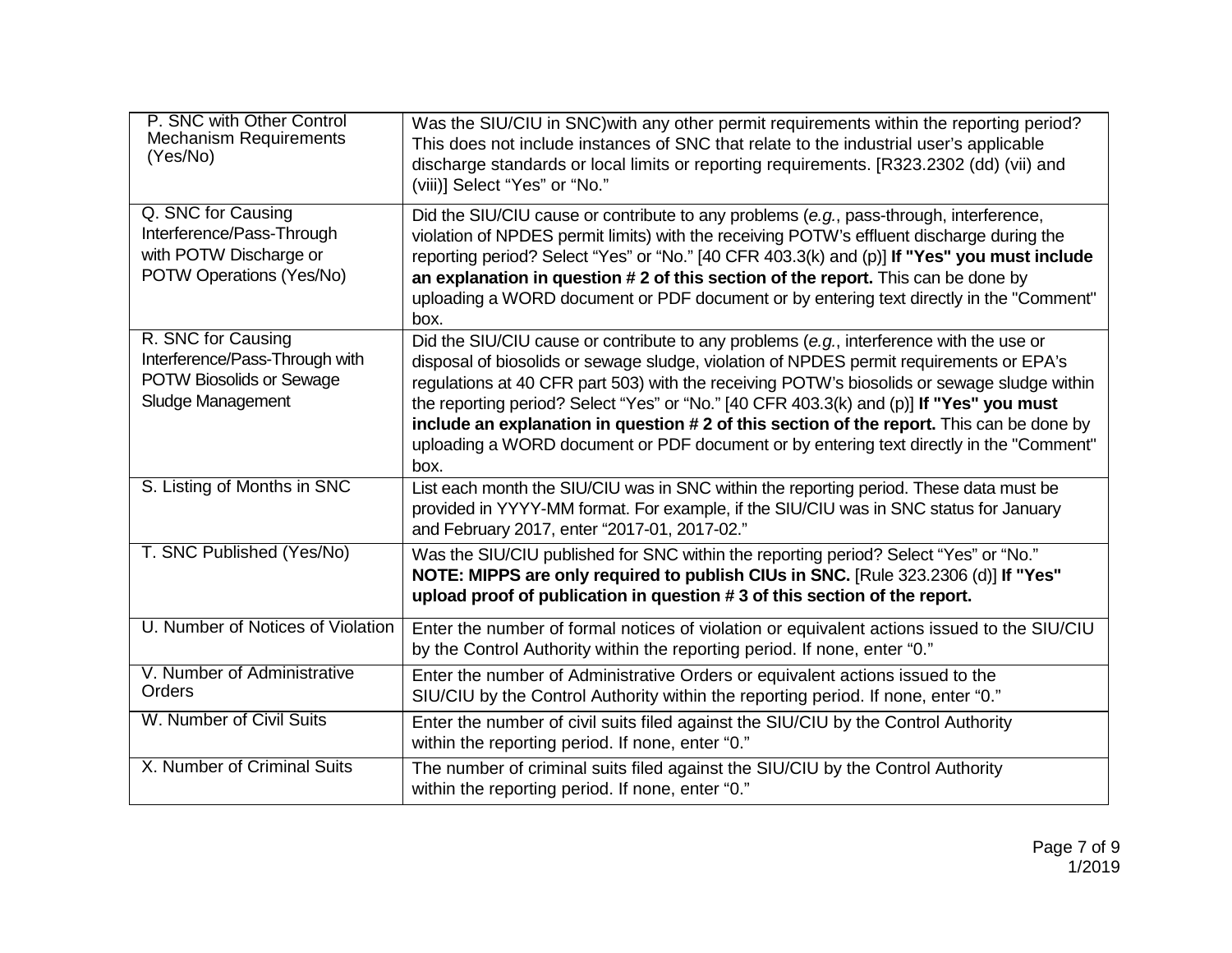| Y. SIU/CIU Cash Civil Penalty       | For Civil Judicial Enforcement Actions, enter the dollar amount of the penalty assessed     |
|-------------------------------------|---------------------------------------------------------------------------------------------|
| <b>Amount Assessed</b>              | against the SIU/CIU within the reporting period as specified in the final entered Consent   |
|                                     | Decree or Court Order. For Administrative Enforcement Actions, enter the dollar amount      |
|                                     | of the penalty assessed in the Consent/Final Order. If none, enter "0."                     |
| Z. SIU/CU Cash                      | For Civil Judicial Enforcement Actions, the dollar amount of the penalty collected from the |
| <b>Administrative/Civil Penalty</b> | SIU/CIU within the reporting period. For Administrative Enforcement Actions, it is the      |
| <b>Amount Collected</b>             | dollar amount collected of the penalty assessed in the Consent/Final Order. If none, enter  |
|                                     | "O."                                                                                        |

- 2. Select "YES" if you answered "No" for any SIU/CIU in column K, or if you answered "Yes" for any SIU/CIU in columns Q or R of the POTW Oversight Table. Select "NO" if you answered "Yes" for all SIU/CIUs in column K and if you answered "No" for all SIU/CIUs in columns Q or R. If you select "YES" a text box and a place to upload files will appear. Please provide an explanation for each instance in the text box or upload a WORD or PDF document. We recommend compiling all required explanations into one document if possible.
- 3. Select "YES" if you entered "Yes" for any SIU/CIU in column T of the POTW Oversight Table. Select "NO" if you entered "No" for all SIU/CIUs in column T. If you select "YES" a place to upload a file will appear. Please upload your proof of publication. Note: MIPPs are only required to publish CIU's in SNC.

#### **Section 4. Annual Pollutant Monitoring Summary**

Your NPDES Permit requires the following:

- A summary of results of **all** the sampling and analyses performed of the wastewater treatment plant's influent, effluent, and biosolids conducted in accordance with approved methods during the reporting period.
- The summary shall include the [maximum, i.e. highest] monthly average, daily maximum, quantification level, and number of samples analyzed for each pollutant.
- **At a minimum**, the results of analyses for all locally limited parameters for at least one monitoring event that tests influent, effluent and biosolids during the reporting period shall be submitted with each report, unless otherwise required by the Department.
- 1. Complete the Pollutant Monitoring Summary Table and upload it in the space indicated. In the first column of the table, list all the pollutants for which you have approved local limits and/or an approved maximum allowable headworks loading. In